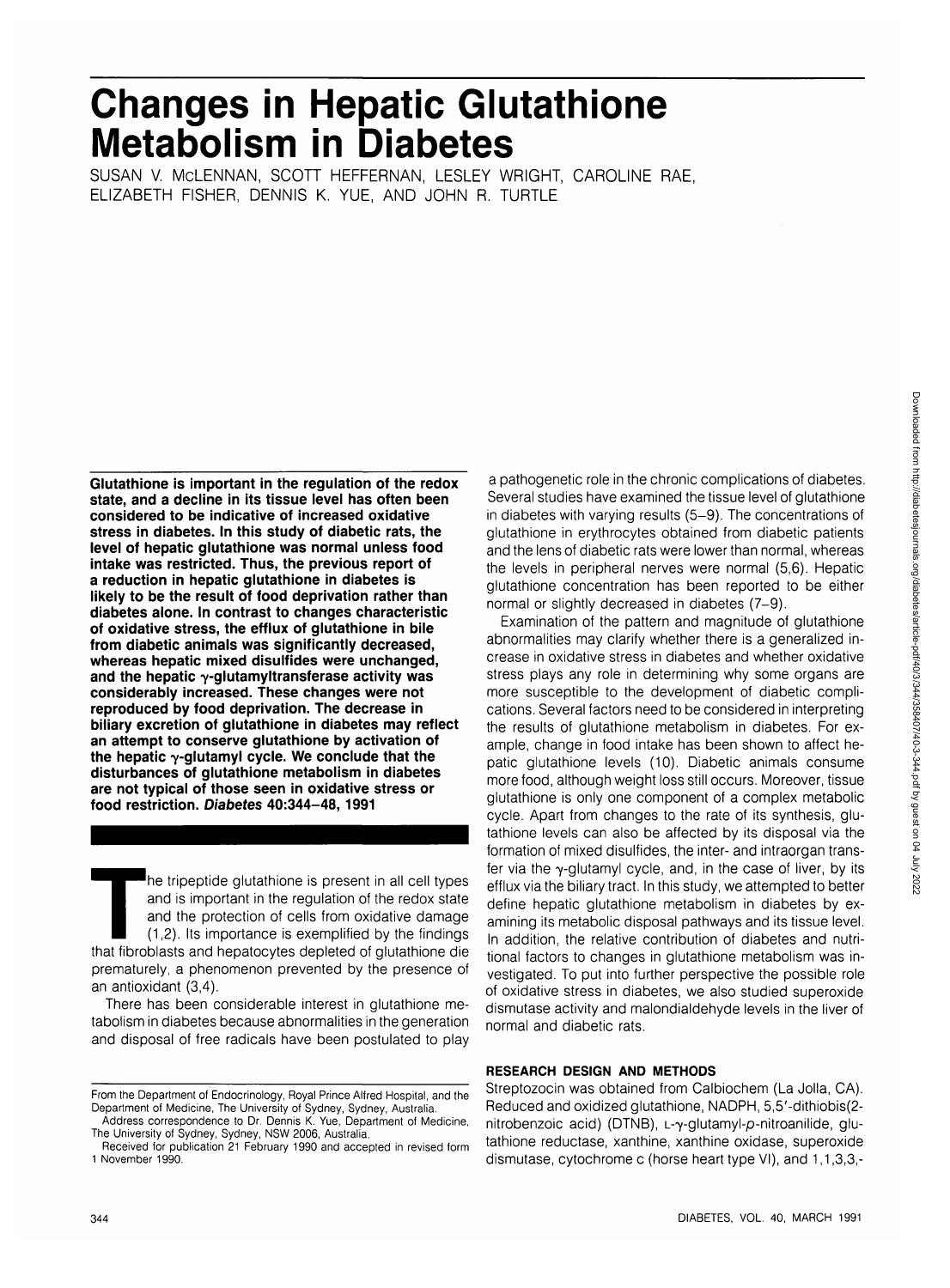tetraethoxypropane were purchased from Sigma (St. Louis, MO). Insulin was obtained from CSL-Novo (Melbourne, Australia).

Several batches of female Wistar rats weighing 150-200 g were used for these experiments. Each batch of 20-30 animals was subdivided into diabetic and control groups. Diabetes was induced by intravenous injection of streptozocin (65 mg/kg), and only animals with a blood glucose level >18 mM 3 days after injection were regarded as diabetic. This resulted in 6-9 normal and 5-8 diabetic animals in each experiment, except for the study on starvation of normal animals when there were 3 animals in each group. All animals had access to water and were fed ad libitum, except where indicated. All experiments were approved by the animal ethics review committee.

The effects of diabetes on hepatic glutathione level and biliary glutathione excretion were studied after 1, 4, and 24 wk of diabetes. The hepatic  $\gamma$ -glutamyltransferase (GGT) activity was measured at 24 wk.

In another experiment, half of the diabetic animals were treated with insulin subcutaneously twice daily (2-4 U Actrapid in the morning and 4-6 U Monotard in the evening) from the onset of diabetes. Blood glucose levels were measured 3 times/day and maintained at <10 mM by adjustment of insulin dose. After 3 wk of diabetes, the rats were anesthetized and studied.

To study the effects of food restriction on glutathione metabolism, animals were divided into normal, diabetic, and food-restricted diabetic groups from the onset of diabetes. Diabetic animals were polyphagic and normally consumed 15-18 g chow/day. Intake of the food-restricted diabetic animals was limited to that consumed by normal animals (10 g/day). This regime was maintained for 24 days before the rats were studied.

In another experiment, the food intake of normal animals was withheld for 72 h before study of glutathione metabolism. Normal animals fed ad libitum were used as controls.

Cannulation of bile duct and preparation of tissue were performed as follows. At the specified times, the animals were anesthetized with an injection of ketamine (Ketalar, 5 mg/kg i.p., Parke-Davis, Detroit, Ml), and the body temperature was maintained by placing the animals under a lamp. The bile duct was cannulated with polyethylene tubing with an internal diameter of 0.40 mm (Dural Plastics and Engineering, Dural, Australia), and bile was collected for a total of 20 min. To prevent in vitro oxidation of reduced glutathione, the bile was collected in four aliquots at 5-min intervals, and each aliquot was immediately acidified. Half of the samples were used for measurement of total glutathione (total GSH) and the other half for oxidized glutathione (GSSG). Results are expressed as nanomoles per minute per gram of liver. The animals were then killed by exsanguination by cardiac puncture. The liver was rapidly excised, weighed, and immediately processed for the measurement of total GSH, GSSG, and protein-bound mixed disulfides (XS-SX). A portion of the liver was frozen in liquid  $N<sub>2</sub>$  and then stored at  $-80^{\circ}$ C for measurement of GGT activity.

For the determination of total GSH, 0.5 g liver was homogenized in 4 vol ice-cold 5% sulfosalicylic acid and then centrifuged at 3000 rpm (Beckman TJ-6, Fullerton, CA) for 10 min. A  $20-\mu l$  aliquot of the supernatant was used for measurement of total GSH. Another 0.5-g piece of liver was homogenized in 4 vol 5% sulfosalicylic acid containing Nethylmaleimide (20 mM) and centrifuged as before. A 400-  $\mu$ l aliquot of the supernatant was neutralized with 400  $\mu$ l of dipotassium hydrogen phosphate (1.3 M). N-ethylmaleimide was removed by extracting five times with 1.6 ml of a saturated ethyl acetate solution. After excess ethyl acetate was evaporated under  $N_2$ , the sample was frozen at  $-80^{\circ}$ C for 24 h. An aliquot of  $40-100$   $\mu$ l was used for the measurement of GSSG.

Both the precipitate and the acid-soluble fraction obtained during the preparation of the total GSH sample were processed separately for the measurement of XS-SX. The precipitate was washed three times with 4 ml perchloric acid (0.1 M) and then resuspended in 1.75 ml Tris-HCL buffer (0.1 M, pH 8). The acid-soluble fraction was neutralized with an equal volume of dipotassium hydrogen phosphate (1.3 M). Both fractions were then reduced with sodium borohydride (100 mg). Excess borohydride was removed by the addition of 1 ml ice-cold 50% metaphosphoric acid, and the samples were centrifuged at 3000 rpm for 10 min at 4°C. The supernatant was then neutralized with potassium hydroxide (10 N) and frozen at  $-80^{\circ}$ C for 24 h before assay for XS-SX.

Total GSH, GSSG, and XS-SX (in both the protein precipitate and the acid-soluble form) were measured enzymatically by a method based on the catalytic action of glutathione on the reduction of DTNB by a mixture of NADPH and glutathione reductase (11). Results are expressed as micromoles per gram of liver. GGT was measured with L-yglutamyl-p-nitroanilide as a substrate, and the change in absorbance at 410 nm was monitored (12). Results are expressed as nanomoles per minute per milligram of protein. Protein concentration was measured with the Bio-Rad method (Richmond, CA).

The liver samples were prepared for the measurement of superoxide dismutase activity by homogenization in 5 vol potassium phosphate buffer (50 mM, pH 7.8). Triton X-100  $(5\%$ , 100  $\mu$ I) was then added to a 2.5-ml aliquot, which was sonicated and kept on ice for 30 min. Cell membrane fragments were removed by centrifuging at 5000 rpm for 10 min (Sorval SS34 rotor); the supernatant fraction was then further purified by centrifugation at 42,000 rpm for 75 min (Beckman ultracentrifuge Ti 45 rotor). The clear supernatant was then applied to a PD10 column (Pharmacia, Uppsala, Sweden) preequilibrated with 25 ml phosphate buffer (50 mM, pH 7.8). The protein fraction was eluted with 3.5 ml of the same buffer, and the protein concentration was determined with the Bio-Rad method. The total superoxide dismutase activity was measured by the method of Fridovich (13). The activity of the Mn-dependent form of superoxide dismutase was determined after the addition of potassium cyanide (20 mM). The activity of the Cu-Zn form was calculated by subtracting activity of the Mn form from the total. Results are expressed as units per milligram of protein.

Hepatic malondialdehyde levels were determined according to the method of Ohkawa et al. (14) with 1,1,3,3,-tetraethoxypropane as a standard. Results are expressed as nanomoles per gram wet weight of liver.

Results are expressed as means  $\pm$  SD and analyzed by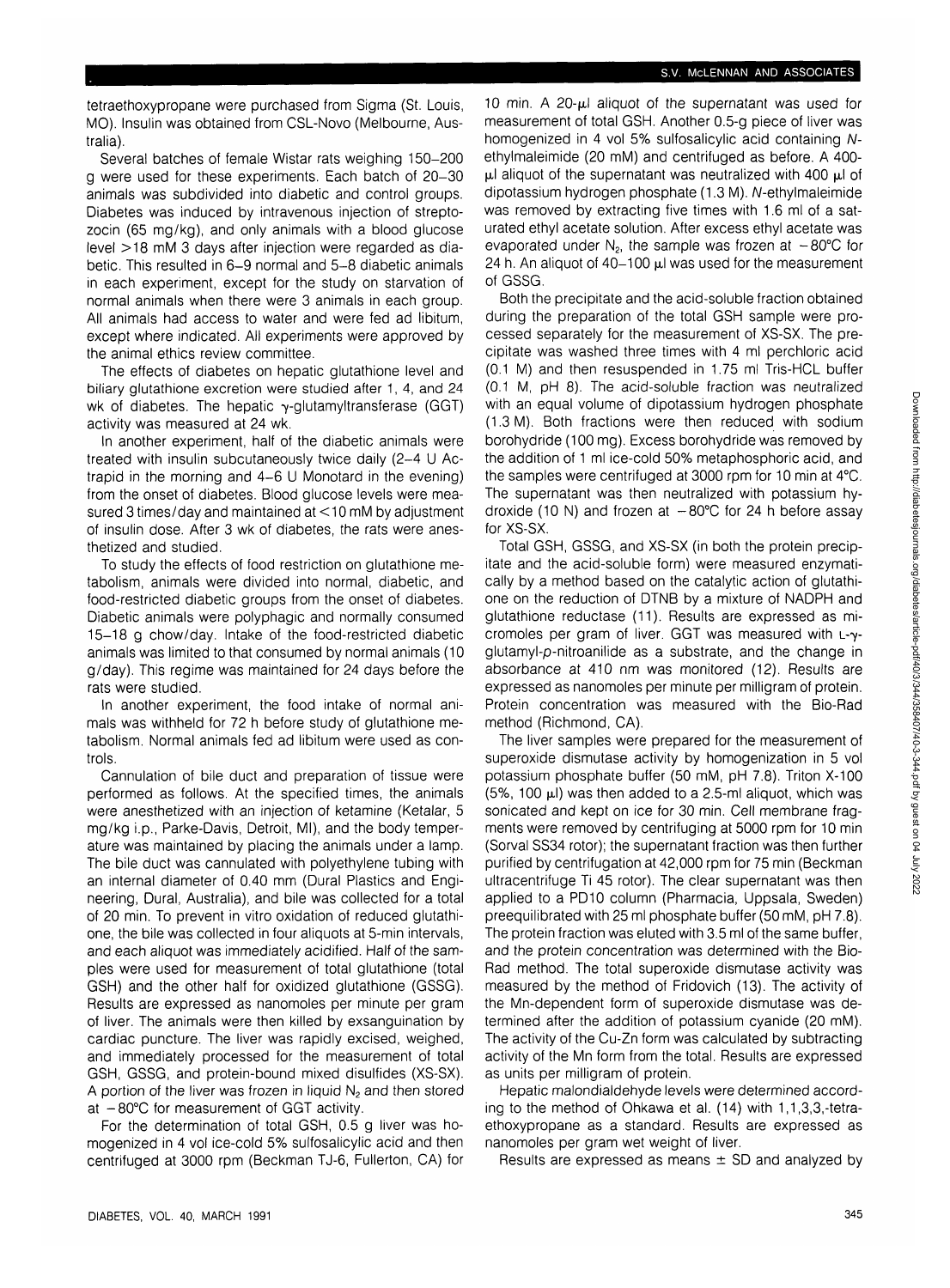#### TABLE 1

| Wk | Total glutathione |                 |                 | Oxidized glutathione $(\mu \text{mol/g liver})$ | Protein-bound mixed disulfides |                 |
|----|-------------------|-----------------|-----------------|-------------------------------------------------|--------------------------------|-----------------|
|    | Normal            | <b>Diabetic</b> | Normal          | <b>Diabetic</b>                                 | Normal                         | <b>Diabetic</b> |
|    | $5.73 \pm 1.37$   | $5.54 \pm 0.44$ | $1.85 \pm 0.44$ | $1.86 \pm 0.84$                                 | $0.21 \pm 0.02$                | $0.17 \pm 0.05$ |
|    | $6.17 \pm 1.10$   | $5.99 \pm 0.99$ | $0.95 \pm 0.01$ | $1.19 \pm 0.28$                                 | $0.41 \pm 0.06$                | $0.21 \pm 0.12$ |
| 24 | $5.29 \pm 0.43$   | $4.27 \pm 0.50$ | $0.31 \pm 0.08$ | $0.19 \pm 0.04$                                 | $0.19 \pm 0.05$                | $0.16 \pm 0.03$ |

Hepatic glutathione and mixed disulfide levels in normal and diabetic rats

Values are means ± SD.

analysis of variance with subsequent comparison with Duncan's multiple-range test.  $P < 0.05$  was significant.

### **RESULTS**

Diabetic animals gradually lost weight despite unlimited access to food, averaging 20% less than control animals after 24 wk of diabetes. The total GSH and GSSG in the liver and their ratio were not different from normal controls (Table 1). Overall, the XS-SX level in the protein precipitate was not different between normal and diabetic animals. (Although the diabetic XS-SX level was lower at 4 wk, this result was not reproduced at other time points or in further experiments.) The XS-SX level in the acid-soluble fraction was also not different between diabetic and normal animals (normal,  $0.05 \pm 0.01$   $\mu$ mol/g liver; diabetic,  $0.06 \pm 0.01$   $\mu$ mol/g liver). However, after 1 wk of diabetes, there was a significant decrease in the efflux of both total GSH and GSSG to the bile. Their levels declined further with the increased duration



**FIG. 1. Biliary efflux of total glutathione (GSH; A) and oxidized glutathione (GSSG; B) in normal (•) and diabetic (O) rats.**

of diabetes, often reaching undetectable levels by 24 wk of diabetes (Fig. 1). The activity of hepatic GGT in diabetic animals was also significantly higher than normal after 24 wk of diabetes (normal,  $0.46 \pm 0.1$  nmol  $\cdot$  min<sup>-1</sup>  $\cdot$  mg<sup>-1</sup> protein; diabetic,  $1.09 \pm 0.3$  nmol  $\cdot$  min<sup>-1</sup>  $\cdot$  mg<sup>-1</sup> protein;  $P < 0.01$ ).

Insulin treatment of diabetic rats for 3 wk reduced blood glucose to near-normal levels (Fig. 2). This degree of diabetic control was able to completely prevent the decreased biliary efflux of GSSG and to normalize substantially the efflux of total GSH. In addition, the increased activity of GGT in the liver of diabetic animals was abolished by insulin treatment (Fig. 3).

Restricting food intake of diabetic animals to the level consumed by normal rats caused a fall in hepatic total GSH (normal,  $5.63 \pm 0.55$  µmol/g liver; diabetic,  $5.20 \pm 0.45$  $\mu$ mol/g liver; food-restricted diabetic, 3.67  $\pm$  1.31  $\mu$ mol/g liver;  $P < 0.01$ ).

Fasting of normal animals for 72 h decreased body weight of the rats by a mean of 12%. This reduced the level of hepatic total GSH and GSSG but had no effect on their efflux to the bile or GGT activity (Table 2).

The superoxide dismutase activities in the liver of diabetic animals ( $n = 7$ ) were 25.6  $\pm$  3.9 U/mg protein (total), 11.9  $\pm$  4.3 U/mg protein (Mn dependent), and 13.6  $\pm$  6.3 U/mg protein (Cu-Zn dependent). These levels were higher than the corresponding values in normal animals (19.1  $\pm$  5.9, 7.9  $\pm$  2.4, and 11.2  $\pm$  5.1 U/mg protein, respectively), but the differences did not reach statistical significance.

The hepatic level of malondialdehyde in the diabetic animals was  $0.21 \pm 0.02$  nmol/g liver, significantly lower than that in normal animals (0.30  $\pm$  0.03 nmol/g liver).



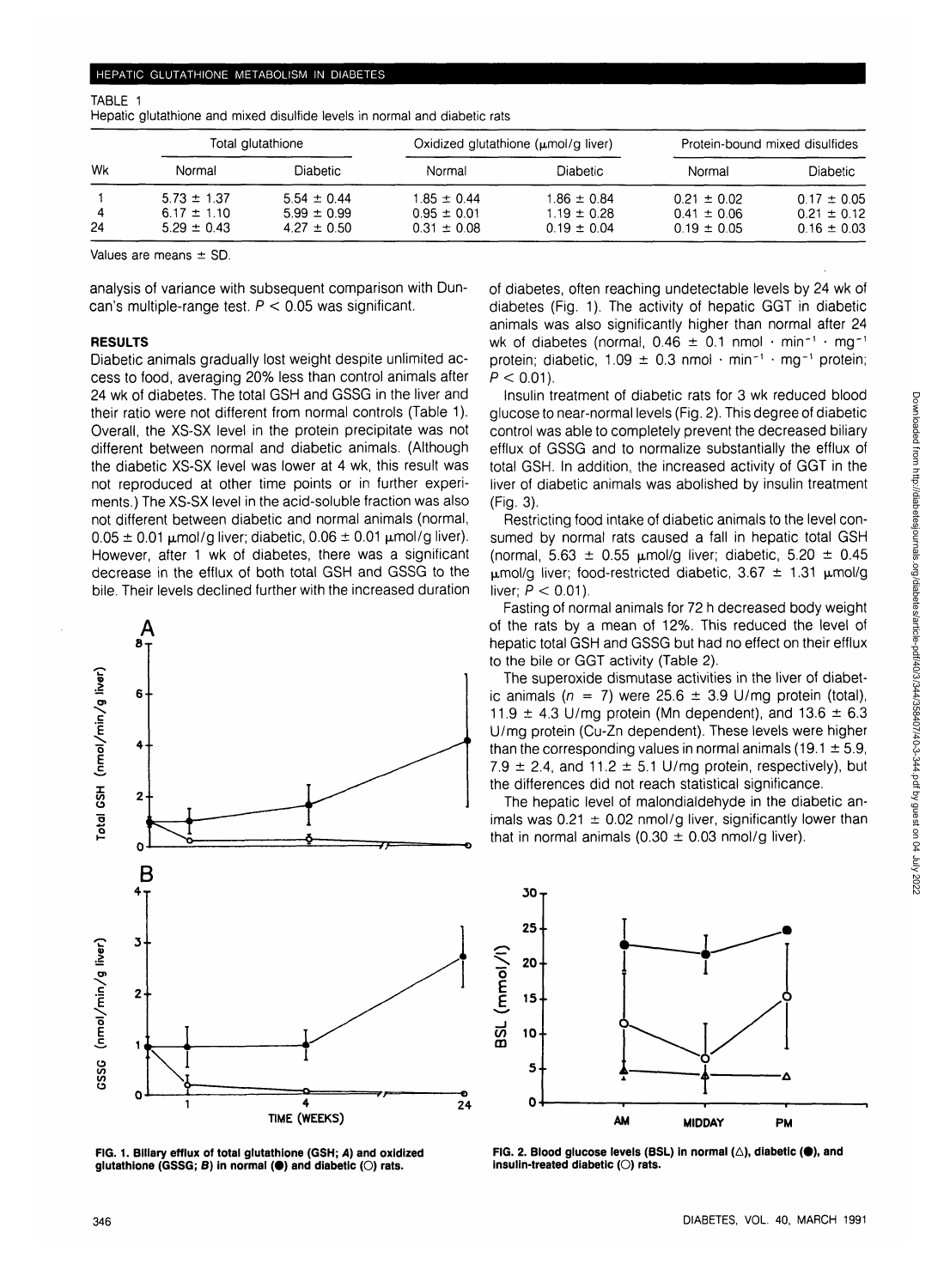



## **DISCUSSION**

Glutathione is a ubiquitous compound with many important functions. It participates in the protection of sulfhydryl groups and the detoxification of electrophilic substances. It serves as a reservoir of cysteine (15,16). It also plays a vital role in the regulation of the redox state and prevention of cell damage by oxidative stress. This last action is of potential physiological significance, because reduction of intracellular glutathione due to removal of cystine in the culture medium leads to the premature death of fibroblasts unless the medium is supplemented with antioxidants (3). Hepatocytes exposed to chemicals that deplete cellular glutathione

#### S.V. McLENNAN AND ASSOCIATES

showed increased lipid peroxidation followed by cell death  $(4)$ 

Because of its importance, it is not surprising that glutathione metabolism is carefully regulated at many levels. The relative proportion of the reduced and oxidized forms of glutathione is governed by the oxidative state and the activities of glutathione peroxidase and glutathione reductase. The buildup of oxidized glutathione can be minimized by the formation of XS-SX. Glutathione can also be translocated across cell membrane, where it is cleaved by the enzyme GGT. After this step, its constituent amino acids can be taken up to be resynthesized into glutathione to replenish tissue stores. Alternatively, the translocated glutathione can enter the circulation and be taken up by other organs possessing a  $\gamma$ -glutamyl cycle. Quantitatively, the most important of these organs is the kidney, which reabsorbs and conserves most of the filtered glutathione. By a complex interplay of these regulatory steps, tissue glutathione in various organs is maintained at a level sufficient to fulfill its functions as an antioxidant and as a source of cysteine.

Changes in hepatic glutathione metabolism in response to increased oxidative stress have been studied by several methods, including the perfusion of liver with **f-butyl** hydroperoxide and the chronic feeding of animals with ethanol (17,18). In this situation, increased consumption of reduced glutathione leads to a decline in its level in favor of the oxidized moiety, which can be reduced enzymatically. The levels of oxidized glutathione can also be channeled by conjugation to form mixed disulfides and by enhancement of biliary excretion. Collectively, these steps have the net effect of minimizing a buildup of oxidized glutathione. This occurs at the expense of a decrease in total glutathione resulting from its increased consumption and disposal. This pattern of changes in glutathione metabolism in response to oxidative stress is not mimicked by our findings in the liver of diabetic rats. In diabetes, there was no change in the hepatic mixed disulfide level, and the biliary excretion of glutathione was strikingly diminished, reaching unmeasurable levels after 24 wk of diabetes. There was also no decline in the hepatic glutathione level or change in the proportion of oxidized GSSG to total GSH, provided the animals were allowed to feed ad libitum. Moreover, there was a major increase in the activity of the hepatic GGT in diabetes. Previous studies have demonstrated that a loss in the activity of this enzyme, as a result of either an inborn error of metabolism or administration of an inhibitor such as  $D-\gamma$ -glutamyl-(o-carboxy) phenyl diazide, leads to an inability of tissue to recover the constituent amino acids of glutathione, resulting in its increased loss in the urine (19,20). The in-

| TABLE 2 |  |  |  |  |
|---------|--|--|--|--|
|         |  |  |  |  |

Effects of 72-h fasting of normal rats on glutathione metabolism

|                                                             | Normal          | Fasted          |
|-------------------------------------------------------------|-----------------|-----------------|
| Hepatic total glutathione                                   | $8.24 \pm 0.28$ | $4.44 \pm 0.10$ |
| Hepatic oxidized glutathione<br>Hepatic protein-bound mixed | $0.18 \pm 0.07$ | $0.09 \pm 0.05$ |
| disulfides                                                  | $0.36 \pm 0.04$ | $0.36 \pm 0.06$ |
| Hepatic $\gamma$ -glutamyltransferase                       | $27.3 \pm 7.3$  | $27.2 \pm 10.8$ |
| Bile total glutathione                                      | $5.2 \pm 3.4$   | $6.04 \pm 1.32$ |
| Bile oxidized glutathione                                   | $3.48 \pm 0.84$ | $3.09 \pm 0.52$ |

Values are means ± SD.